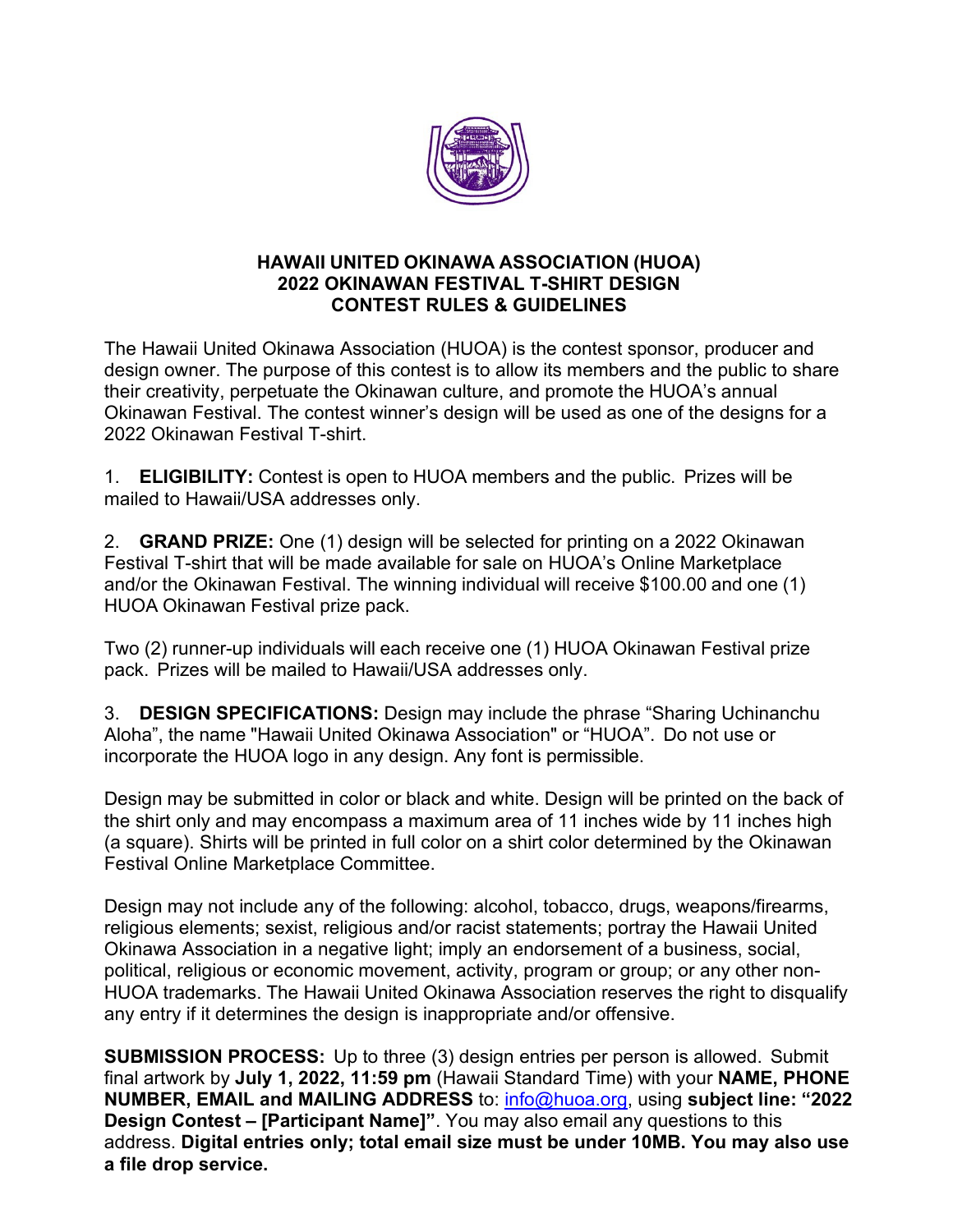High-resolution images in .ai format are preferred. We will also accept vector art entries in the following formats: .eps or .pdf. Save file as "Design-[Full Name of Participant]".[file extension].

Example:

Participant's full name: Joey Andagi Type of file: Adobe Illustrator File name: Design-Joey Andagi.ai

For multiple entries (up to three designs), save file as "Design-[Full Name of Participant]- ##.[file extension]". Starting with "01", use consecutive numbers to identify each design.

Example:

Participant's full name: Joey Andagi Type of file: Adobe Illustrator # of designs being submitted: 2 File name for first design: Design-Joey Andagi-01.ai File name for second design: Design-Joey Andagi-02.ai

Please make sure all text is converted to paths, curves, or outlines, or that all font files used in the artwork are also supplied. Please make sure all placed raster images are either embedded in the vector file, or include the raster images along with the vector file. There should be no embedded bitmap images (jpg., tif., bmp.). Use of both spot colors and half-tones are acceptable.

While we encourage all submissions to be high-resolution images/vector art, we will accept hand drawings and HUOA will convert the drawing into vector art suitable for screening.

**Hawaii United Okinawa Association reserves the right to make adjustments to all design submissions including but not limited to colors, fonts, or spelling of non-English words.**

## 4. **JUDGING PROCESS:**

## **DESIGN DEADLINE: July 1, 2022, 11:59 pm HST**

PUBLIC ONLINE VOTING: July 5, 2022, 8:00 am HST – July 12, 2022, 11:59 pm HST

FINAL COMMITTEE JUDGING: July 13, 2022 – July 17, 2022

ANNOUNCEMENT OF WINNER: week of July 17, 2022

**Public online voting:** We will invite the public to vote online for their favorite design. Public voting will be conducted from July 5, 2022, 8:00 am HST through July 12, 2022, 11:59 pm HST. Visit [www.huoa.org](http://www.huoa.org/) to access the voting site. The three (3) designs with the most online public votes will move on to the final committee judging round.